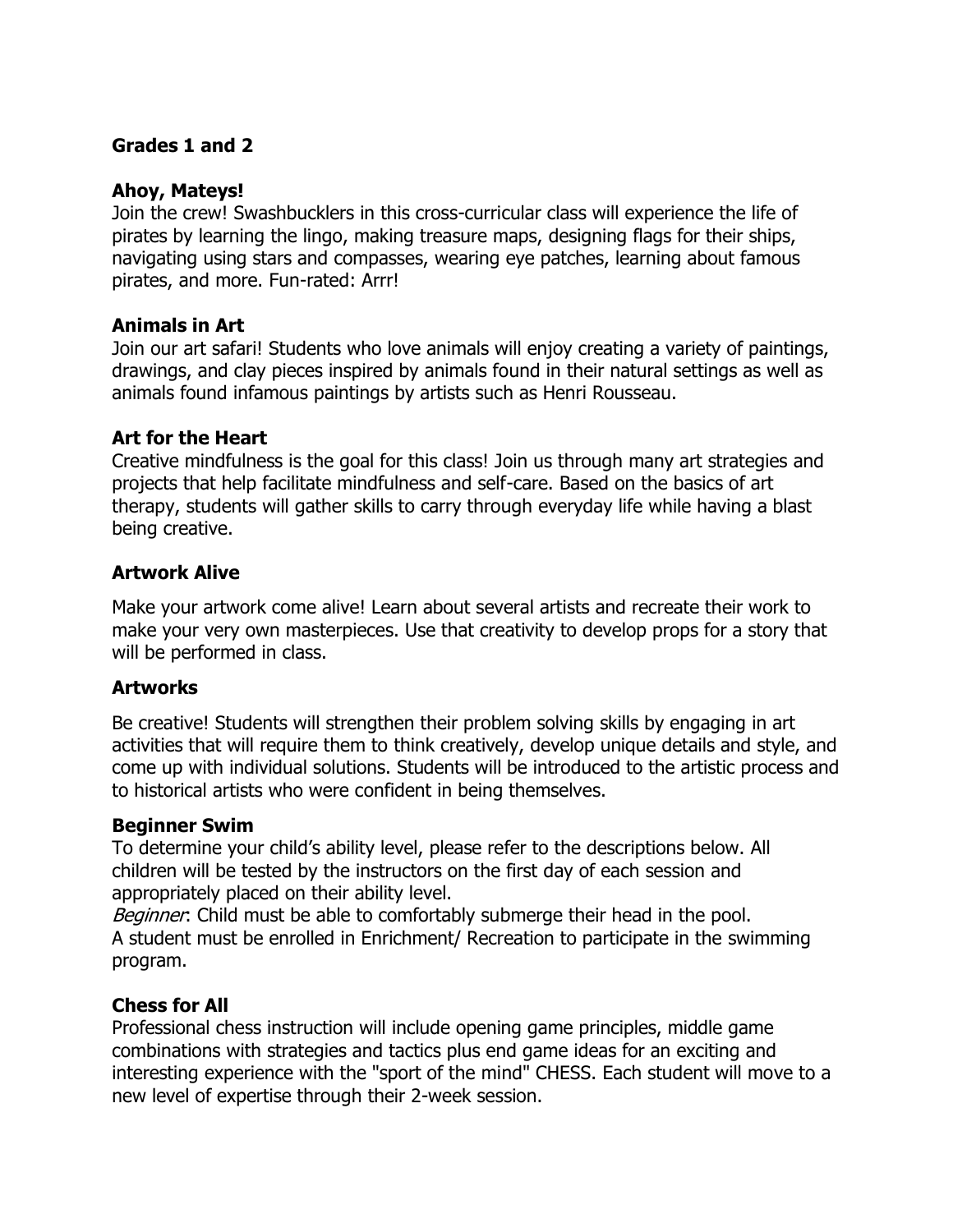### **Diggin' Dinos**

Dig into the fascinating, extinct world of dinosaurs. In this introductory class, students will become junior paleontologists and study a variety of these terrestrial reptiles focusing on names, classifications, sizes, habitats, food, and more.

### **Escape**

Help open the lock! Participants work together to solve a series of engaging problems to achieve a common goal: open the locked box. A class that cultivates the life-long skills of critical thinking, collaboration, creativity, and communication.

# **Exploring Math**

Enhance the mathematical skills learned in the early grades. Students will participate in many fun, hands-on math activities that incorporate art, literature, manipulatives, and puzzles. Each session is different, so sign up for more math fun. This is an exploratory course, not a review class.

### **FUNtastic Fine Arts**

Cover multiply disciplines in one hour! Each session, students will follow a different theme in literature which carries over into art and music. In art, students will complete a wide variety of activities which may include painting, drawing, collage work, sculpture, and puppetry. In music, students will explore the world around them using a variety of media, including music, movement, and homemade instruments.

#### **Interesting Insects**

More bugs live in a square yard of your lawn than humans live in your neighborhood. Using an investigative method, this popular class will help students shrink into the tiny world of insects and view their effects on the environment, both good and bad.

# **Living Under the Sea**

Put on your mask and flippers and dive right in! Students will explore the fascinating fish and animals that call the ocean "Home".

# **Movin' and Groovin'**

Develop and challenge your expressive and creative talents. This course will guide students to do this through a variety of dance movement explorations. No previous dance experience is required. Each session culminates in an informal presentation for family and friends. Comfortable, loose clothing should be worn.

# **Music Appreciation**

This course is intended for younger students with no background in music who would like to develop a theoretical and practical understanding of music and how music works. Students will be introduced to the technical details of music such as musical symbols and rhythm. Students will also learn the different musical instruments and their sounds.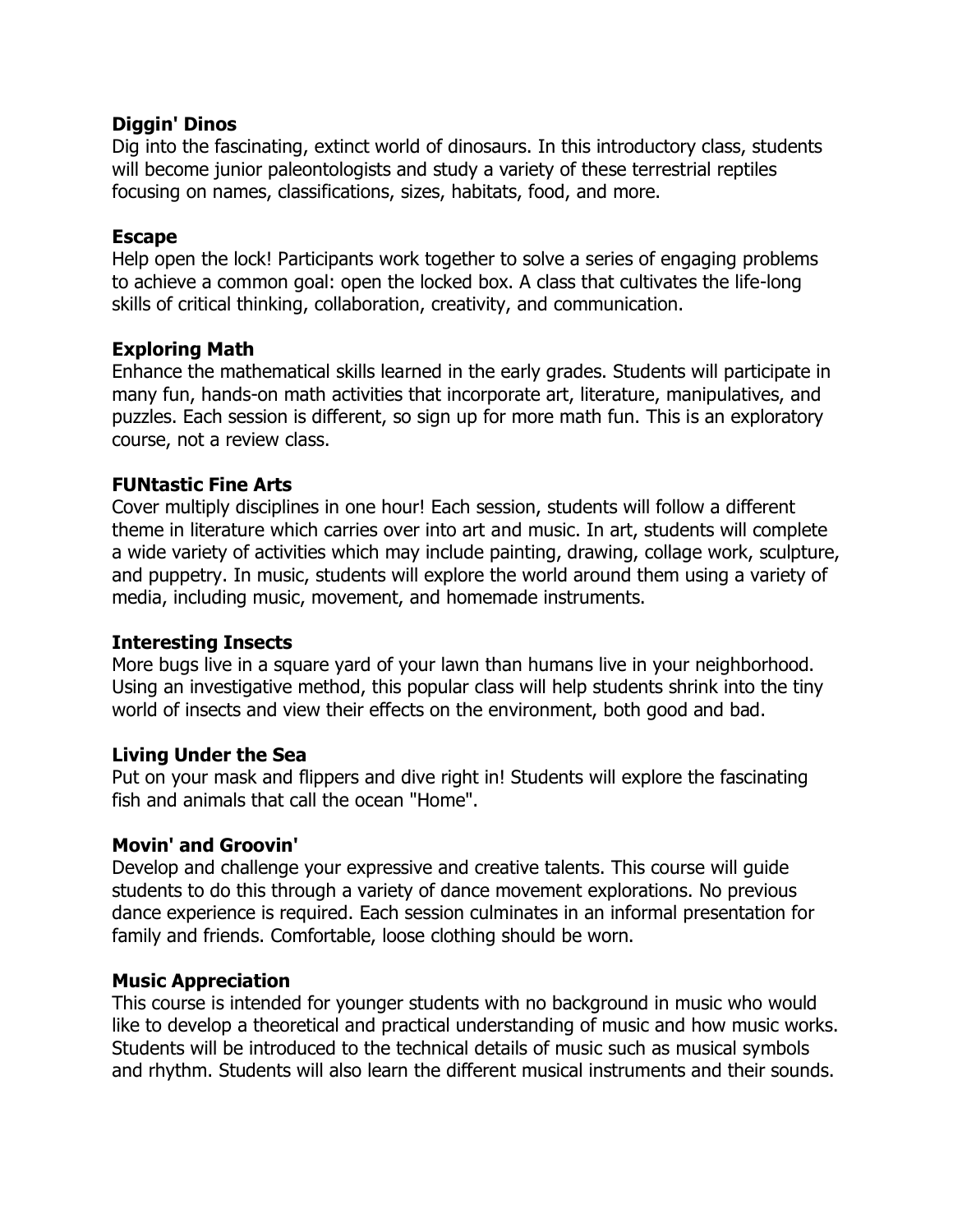# **NU CTD Earth Science & STEM Pathway**

Week 1: Underwater Explorations  $-$  Curiosity and scientific thinking rise to the surface through playful hands-on activities in this introductory earth science course. Students engage in inquiry and systems thinking. Week 2: NU STEM Academy - Week 2: NU STEM Academy: Students explore a variety of STEM topics using a hands-on, imaginative approach. They strengthen problem-solving and reasoning skills. STEM topics vary from week to week.

# **NU CTD Life Science & STEM Pathway**

Week 1: Blood and Bones  $-$  Young biologists investigate human body systems, including the circulatory and the skeletal system. They create models and explore the effects of exercise on physical health. Week 2: NU STEM Academy: Students explore a variety of STEM topics using a hands-on, imaginative approach. They strengthen problem-solving and reasoning skills. STEM topics vary from week to week.

# **NU CTD Life Science & STEM Pathway**

Week 1: Zoo Vets  $-$  Students investigate life sciences by focusing on zoo animals. They explore what animals need to survive in their habitats, and how veterinarians and scientists help protect animal species. Week 2: NU STEM Academy: Students explore a variety of STEM topics using a hands-on, imaginative approach. They strengthen problem-solving and reasoning skills. STEM topics vary from week to week.

# **NU CTD Life Science & STEM Pathway**

Week 1: Grossology: The Human Body Students explore the human body's fascinating and sometimes repulsive bodily functions, all of which serve a valuable purpose. From spit and vomit to sweat and snot, curious students expand their critical thinking skills during experiments and activities related to systems of the human body. - Week 2: NU STEM Academy: Students explore a variety of STEM topics using a hands-on, imaginative approach. They strengthen problem-solving and reasoning skills. STEM topics vary from week to week.

# **NU CTD Physics & STEM Pathway**

Week 1: Race Cars to Rockets  $-$  Students investigate and apply physics principles by designing and building objects and vehicles that move and crash. Students apply design-engineering, computational thinking, and data-collection skills. Week 2: NU STEM Academy: Students explore a variety of STEM topics using a hands-on, imaginative approach. They strengthen problem-solving and reasoning skills. STEM topics vary from week to week.

# **NU CTD Physics & STEM Pathway**

Week 1: Exploring Circuits  $-$  Students learn the fundamentals of electricity and circuits, and how to think like electrical engineers. Week 2: NU STEM Academy: Students explore a variety of STEM topics using a hands-on, imaginative approach. They strengthen problem-solving and reasoning skills. STEM topics vary from week to week.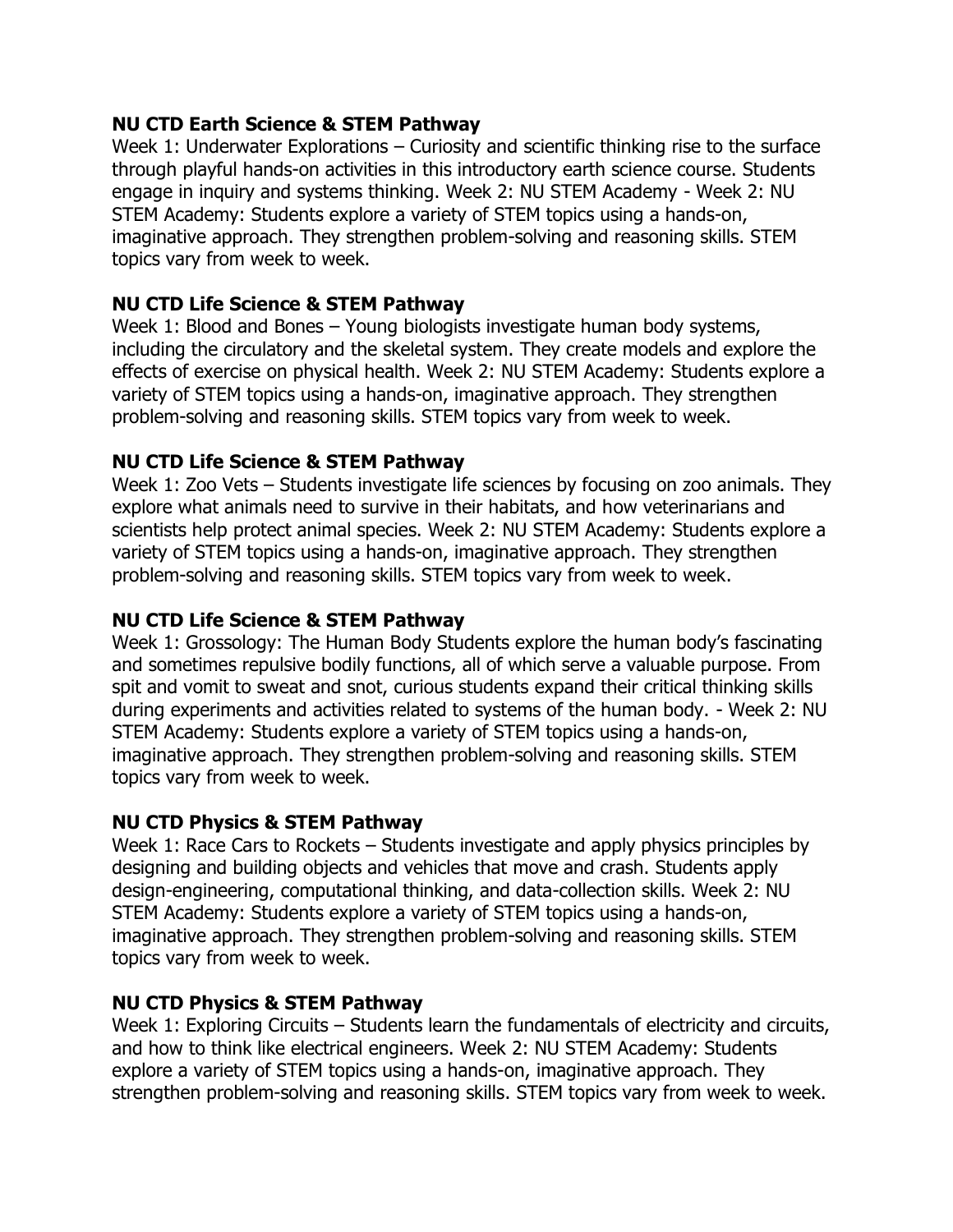### **Pushes, Pulls, and Pins**

Welcome to Pushes, Pulls, and Pins: where forces meet bowling. Students build their very own electronic tabletop version of a bowling game. The project uses light sensors to know how many pins are knocked down and students use programming to keep score. Students explore the forces of pushes and pulls through explorations of the project's components. They let their creative juices flow with artwork and by designing displayed images to indicate strikes and spares. Students get to keep their projects and take them home to play with their family and friends!

### **Read, Write**

Reinforce the reading, decoding, phonetic, and writing skills developed in kindergarten. Literature-based lessons will be taught by a licensed teacher who will incorporate exciting read-aloud, writing, and art projects. Each session's stories and activities will be different and unique, so sign up more than once and help your child to READ and to WRITE all summer long.

### **Science Sampler**

Investigate scientific areas such as color and light, rocks and minerals, plants and animals, land and water, planets, and more! Hands-on experiments lead students to an interest and knowledge of various aspects of science.

### **Soccer Skills**

World Cup winner! This course teaches basic skills and rules for the most popular sport in the world. Great for those who have little or no experience, or those who just want to get better at the basics.

#### **Theater Arts for the Younger Student**

Do you have a flair for the dramatic? Put that creative energy to use! The focus of this course will be to develop imagination and creativity through a variety of games and activities which are designed for full and active participation by all students. Each twoweek session will culminate in a public production.

#### **Yoga for Kids**

Have fun while developing focus, awareness, and coordination. Taught by a trained yoga instructor, this class stresses flexibility and balance as students participate in imaginative poses, games, songs, and relaxation - a beneficial class for the whole body.

#### **Your Amazing Body**

What a wonderful body you live in! Students will gain knowledge and appreciation for their bodies as they study the organs, bones, muscles, skin, the heart, and how the body protects itself.